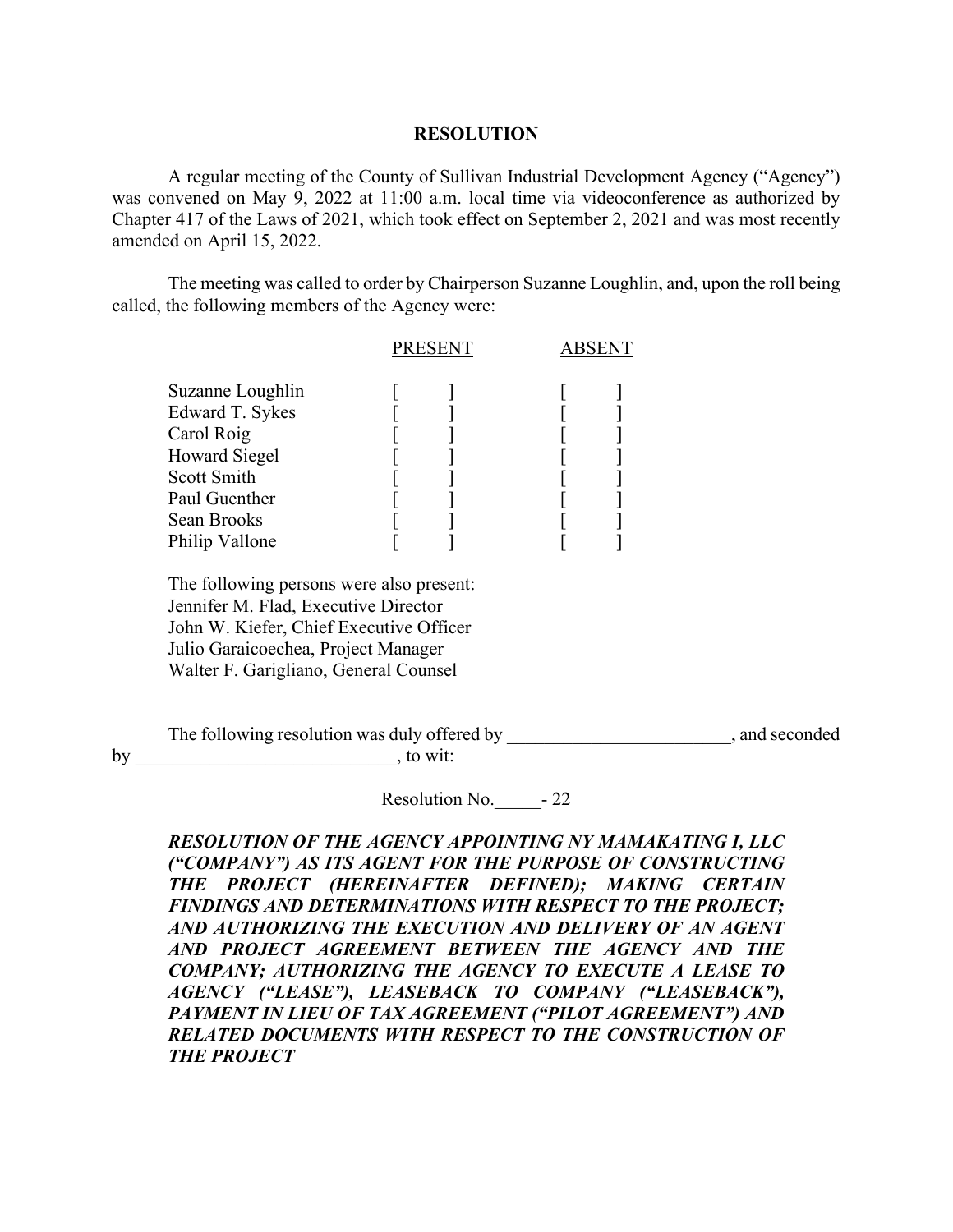*WHEREAS,* by Title 1 of Article 18-A of the General Municipal Law of the State of New York ("State"), as amended, and Chapter 560 of the Laws of 1970 of the State, as amended and codified as Section 960 of the General Municipal Law (collectively, the "Act"), the Agency was created with the authority and power to own, lease and sell property as authorized by the Act; and

*WHEREAS*, on or about April 27, 2022, the Company presented an application to the Agency ("Application"), a copy of which is on file at the office of the Agency, requesting that the Agency consider undertaking a project consisting of the construction of an approximately 3MWac solar photovoltaic electricity generating facility that will be interconnected to the Orange  $\&$ Rockland electrical grid ("Project"). The Project is new construction and will be comprised of (a) racking to mount the solar modules (such racking generally to be pile driven into the ground); (b) solar modules; (c) inverters and transformers to sit on a concrete inverter pad and (d) assorted electrical components and wiring. The solar array will be constructed on one (1) parcel of real estate consisting of approximately  $20\pm$  acres accessed from Barone Road, Town of Mamakating ("Town"), County of Sullivan ("County"), State and a portion of Town tax map Section 26, Block 1, Lot 4.2 ("Land"); and

*WHEREAS*, it is contemplated that the Agency will (i) designate the Company as its agent for the purpose of constructing the Project; (ii) negotiate and enter into an Agent and Project Agreement, Lease, Leaseback and PILOT Agreement with the Company (collectively, the "Transaction Documents"); (iii) hold a leasehold interest in the Land and the improvements thereon which constitute the Project; and (iv) provide financial assistance to the Company in the form of (a) sales tax exemption for purchases related to the construction of the Project; (b) a real property tax abatement on increased value resulting from improvements to the Land through the PILOT Agreement; and (c) a mortgage tax exemption for financing related to the Project; and

*WHEREAS*, the total financial assistance being contemplated by the Agency is less than \$100,000; and

*WHEREAS*, pursuant to Article 8 of the Environmental Conservation Law and the regulations adopted pursuant thereto by the Department of Environmental Conservation of the State of New York ("SEQR"), the Agency constitutes a "State Agency"; and

*WHEREAS*, to aid the Agency in determining whether the Project may have significant adverse effects on the environment, the Company has presented a Full Environmental Assessment Form ("EAF") to the Agency with respect to the Project for its review; and

*WHEREAS*, the Agency has given due consideration to the Application of the Company and to representations by the Company that the proposed financial assistance is an inducement to the Company to undertake the Project; and

*WHEREAS*, the Agency has considered the following matters as more fully set forth in its Uniform Tax Exemption Policies:

- A. Permanent private sector job creation and retention;
- B. Estimated value of the tax exemption;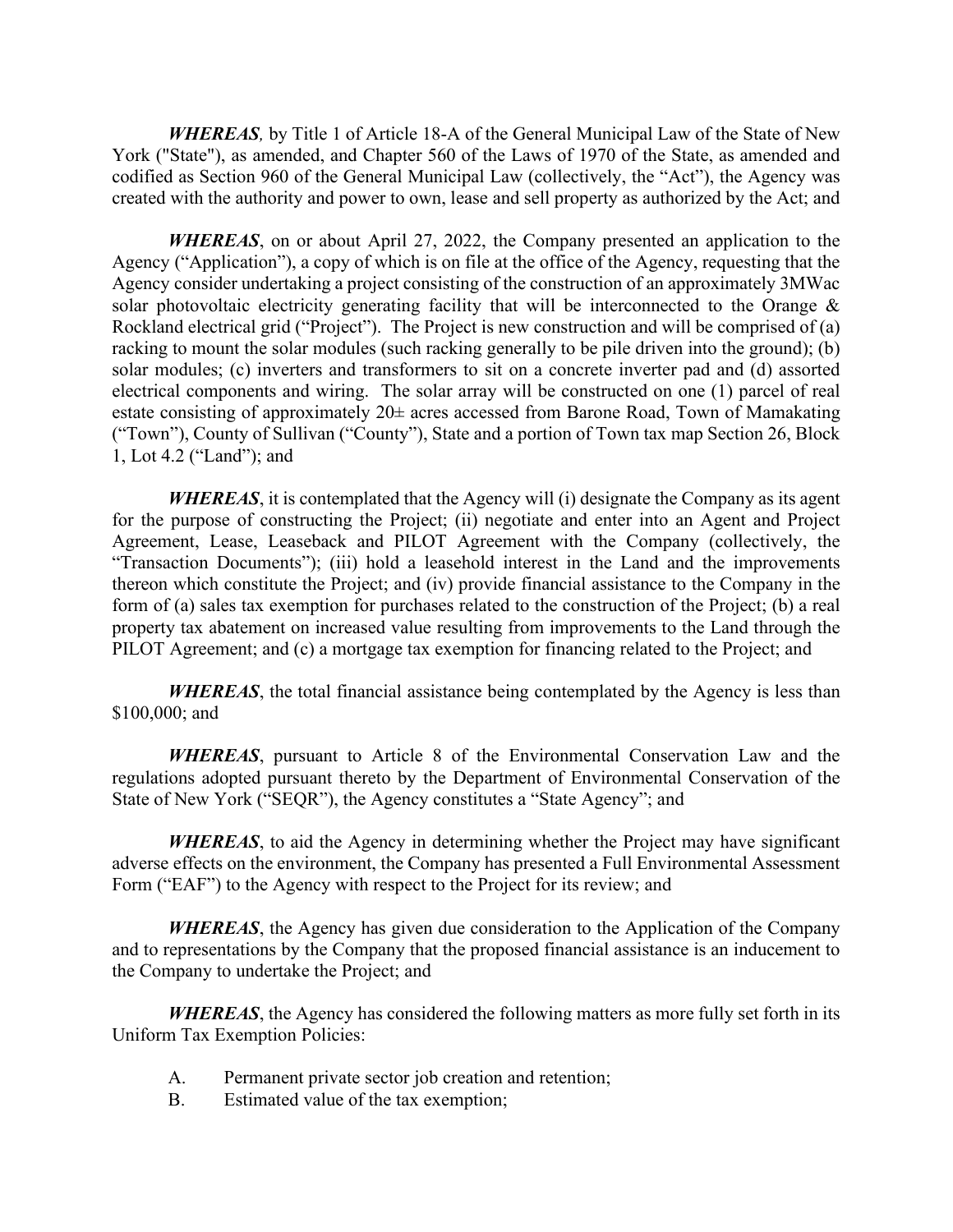- C. Whether the affected taxing jurisdictions shall be reimbursed by the Company if the Project does not fulfill the purposes for which the exemption was granted;
- D. Impact of Project on existing and proposed business or economic development projects;
- E. The amount of private sector investment generated or likely to be generated by the Project;
- F. Demonstrated public support for the Project;
- G. Likelihood of accomplishing the Project in a timely fashion;
- H. Environmental impact;
- I. Extent to which the Project will require additional services including, but not limited to educational, police, transportation, EMS and fire;
- J. Extent to which the Project will provide additional revenues; and
- K. Extent to which the Project will serve the public purposes of the Act by preserving permanent, private sector jobs or increasing the overall number of permanent, private sector jobs in the State;

; and

*WHEREAS*, the Agency desires to encourage the Company to advance the job opportunities, health, general prosperity and economic welfare of the people of Sullivan County, New York by providing the contemplated financial assistance and undertaking the Project; and

*WHEREAS*, the Executive Director has negotiated the Transaction Documents with the Company; and

*WHEREAS*, the Transaction Documents have been prepared by Agency counsel.

## *NOW, THEREFORE, BE IT RESOLVED BY THE MEMBERS OF THE AGENCY AS FOLLOWS*:

- Section 1. The Company has presented to the Agency, among other things:
	- (A) An Application in form acceptable to the Agency; and
	- (B) An EAF.
- Section 2. Based upon (i) the representations made by the Company to the Agency, and (ii) a review of the EAF presented to the Agency, the EAF reviewed and acted upon by the Town Planning Board, and (iii) related documents, the Agency hereby determines that:
	- (A) The Project constitutes a Type I Action under the SEQR;
	- (B) The Project will result in no major impacts and, therefore, is one which will not cause significant damage to the environment;
	- (C) The Project will not have a "significant effect on the environment" as such quoted term is defined in Article 8 of the Environmental Conservation Law and Regulations adopted pursuant thereto by the Department of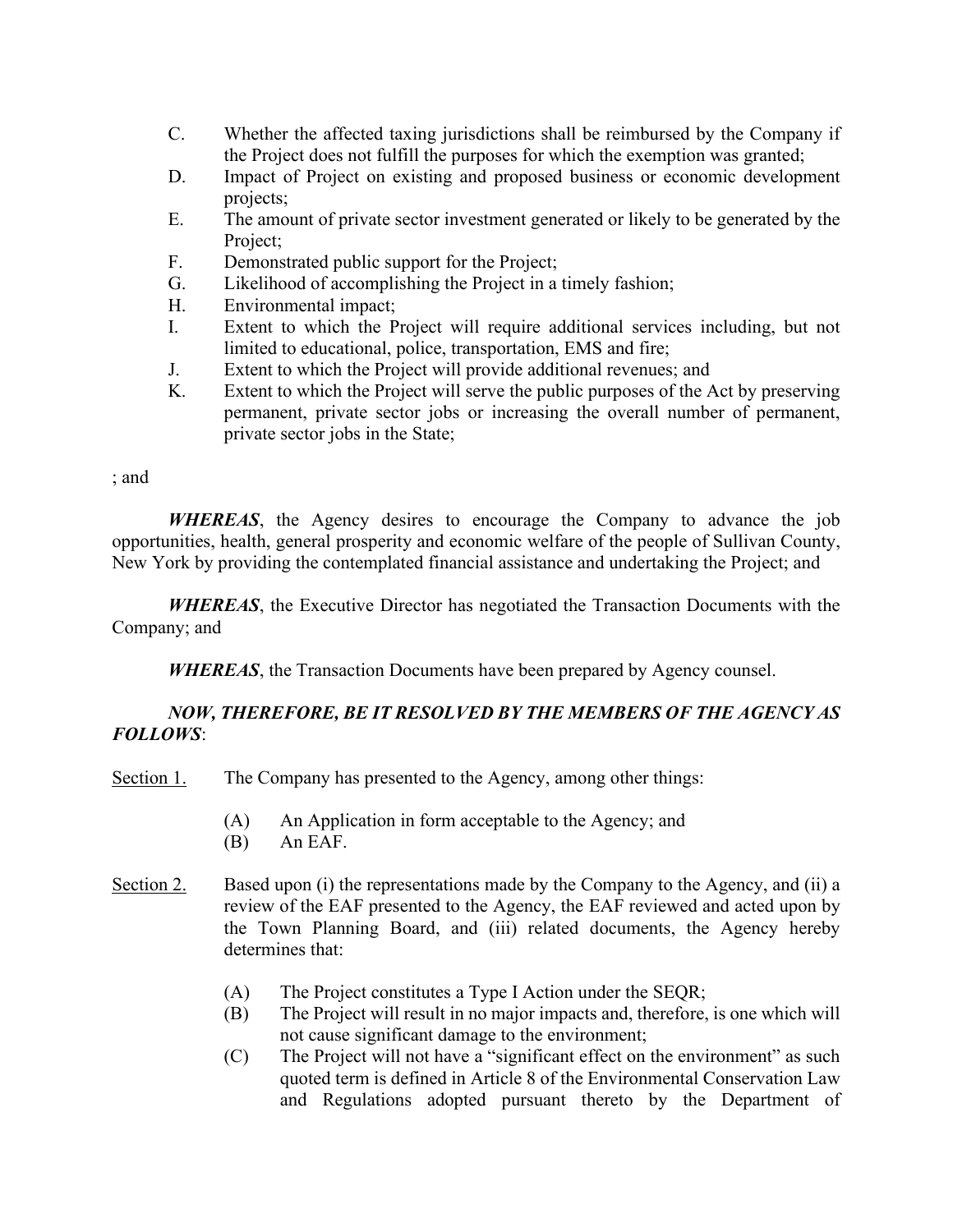Environmental Conservation;

- (D) No "environmental impact statement" as such quoted term is defined in SEQR need be prepared for this action; and
- (E) This determination constitutes a negative declaration for purposes of SEQR.

A copy of this resolution shall together with the attachments thereto be placed on file in the office of the Agency where the same shall be available for public inspection during business hours, and notices of this negative declaration shall be filed in such offices, posted in such places, and published in such publications as shall be necessary to conform with the requirements of SEQR.

- Section 3. The Agency has determined that the proposed financial assistance does not exceed the sum of \$100,000.00 and therefore the proposed action is not subject to a public hearing.
- Section 4. Based upon representations made by the Company to the Agency, the Agency hereby makes, finds and determines as follows:
	- (A) By virtue of the Act, the Agency has been vested with all powers necessary and convenient to carry out and effectuate the purposes and provisions of the Act and to exercise all powers granted to it under the Act;
	- (B) It is desirable and in the public interest for the Agency to (i) acquire a leasehold interest in the Land and improvements constituting the Project; (ii) appoint the Company as its agent for purposes of constructing the Project, and (iii) lease the Land and improvements constituting the Project to the Company pursuant to the Lease, subject to the Leaseback and the PILOT Agreement;
	- (C) The Agency has the authority to take the actions contemplated therein under the Act; and
	- (D) The action to be taken by the Agency will induce the Company to develop the Project, thereby increasing employment opportunities in the County and otherwise furthering the purposes of the Agency as set forth in the Act.
- Section 5. Subject to the Company executing an Agent and Project Agreement in form and substance approved by the Executive Director, the Agency hereby authorizes the Company to proceed with the construction of the Project and hereby appoints the Company as the true and lawful agent of the Agency to construct the Project on behalf of the Agency; with the authority to delegate its status as agent of the Agency to the Company's agents, subagents, contractors, subcontractors, suppliers, vendors and other such parties as the Company may choose. The appointment described above includes the following activities as they relate to the construction of the Project, whether or not the materials, services or supplies described below are incorporated into or become an integral part of the Project; (i) all purchases, leases, rentals and other uses of tools, machinery and equipment in connection with the construction of the Project; (ii) all purchases, rentals, uses or consumption of supplies, materials and services of every kind and description in connection with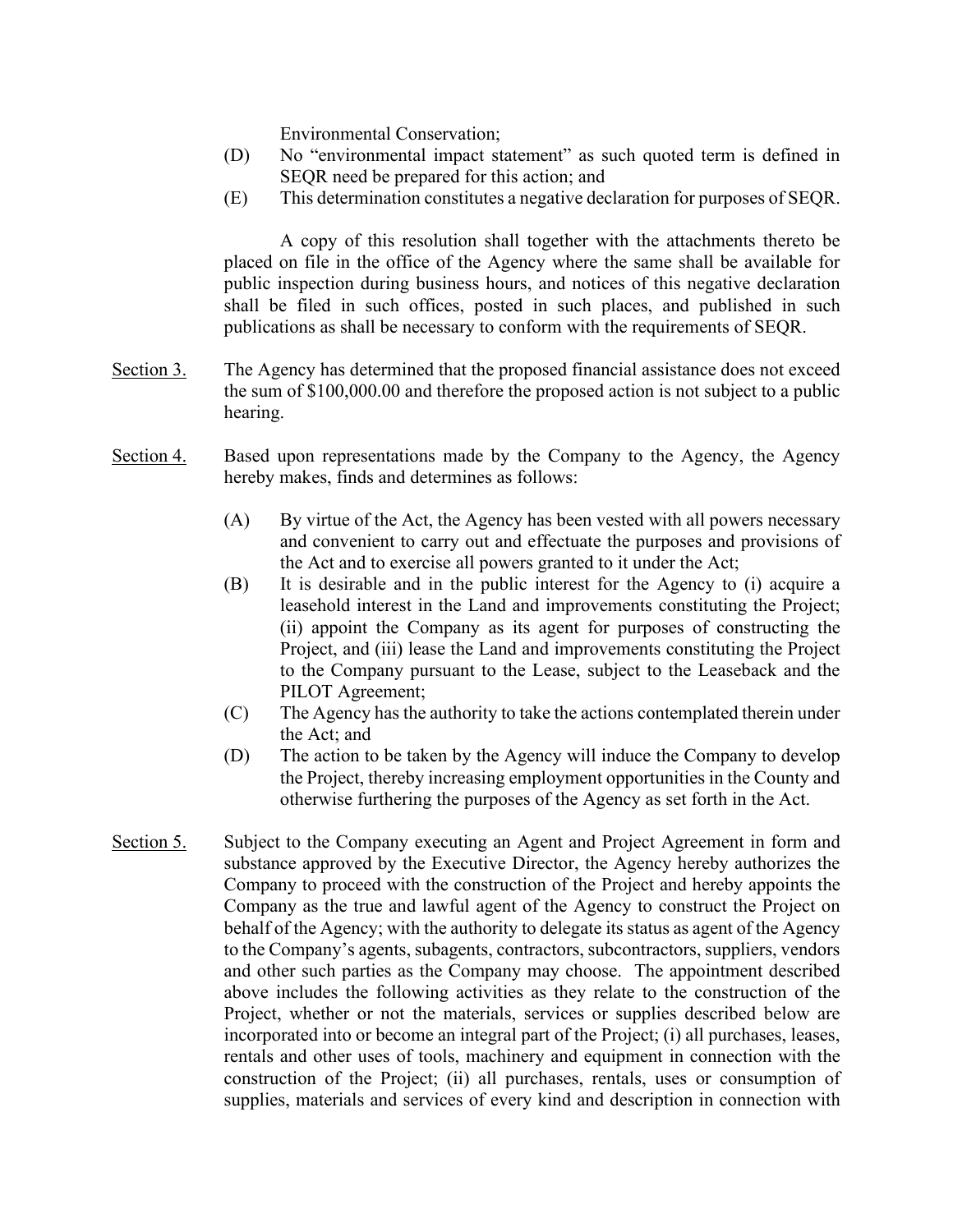the construction of the Project; and (iii) all purchases, leases, rentals and uses of equipment, machinery, and other tangible personal property (including installation costs with respect thereto), installed or placed in, upon or under the Project, including all repairs and replacements of such property. This agency appointment includes the power to make, execute, acknowledge and deliver any contracts, orders, receipts, writings and instructions, as the stated agents for the Agency, and in general to do all things which may be requisite or proper for completing the Project, all with the same powers and with the same validity as the Agency could do if acting on its own behalf. The aforesaid appointment of the Company as agent of the Agency to construct the Project shall expire on November 30, 2022 if the Transaction Documents have not been executed and delivered.

- Section 6. Based upon the representation and warranties made by the Company in its application for financial assistance, the Agency hereby authorizes and approves the Company, as its agent, to make purchases of goods and services relating to the Project and that would otherwise be subject to New York State and local sales and use tax in an amount up to \$525,000, which result in New York State and local sales and use tax exemption benefits ("sales and use tax exemption benefits") not to exceed \$42,000. The Agency agrees to consider any requests by the Company for increase to the amount of sales and use tax exemption benefits authorized by the Agency upon being provided with appropriate documentation detailing the additional purchases of property or services.
- Section 7. Pursuant to Section 875(3) of the New York General Municipal Law, the Agency may recover or recapture from the Company, its agents, consultants, subcontractors, or any other party authorized to make purchases for the benefit of the Project, any sales and use tax exemption benefits taken or purported to be taken by the Company, its agents, consultants, subcontractors, or any other party authorized to make purchases for the benefit of the Project, if it is determined that: (i) the Company, its agents, consultants, subcontractors, or any other party authorized to make purchases for the benefit of the Project, is not entitled to the sales and use tax exemption benefits; (ii) the sales and use tax exemption benefits are in excess of the amounts authorized to be taken by the Company, its agents, consultants, subcontractors, or any other party authorized to make purchases for the benefit of the Project; (iii) the sales and use tax exemption benefits are for property or services not authorized by the Agency as part of the Project; or (iv) the sales and use tax exemption benefits are taken in cases where the Company, its agents, consultants, subcontractors, or any other party authorized to make purchases for the benefit of the Project, fails to comply with a material term or condition to use property or services in the manner approved by the Agency in connection with the Project. As a condition precedent of receiving sales and use tax exemption benefits, the Company, its agents, consultants, subcontractors, or any other party authorized to make purchases for the benefit of the Project, must (i) cooperate with the Agency in its efforts to recover or recapture any sales and use tax exemption benefits, and (ii) promptly pay over any such amounts to the Agency that the Agency demands.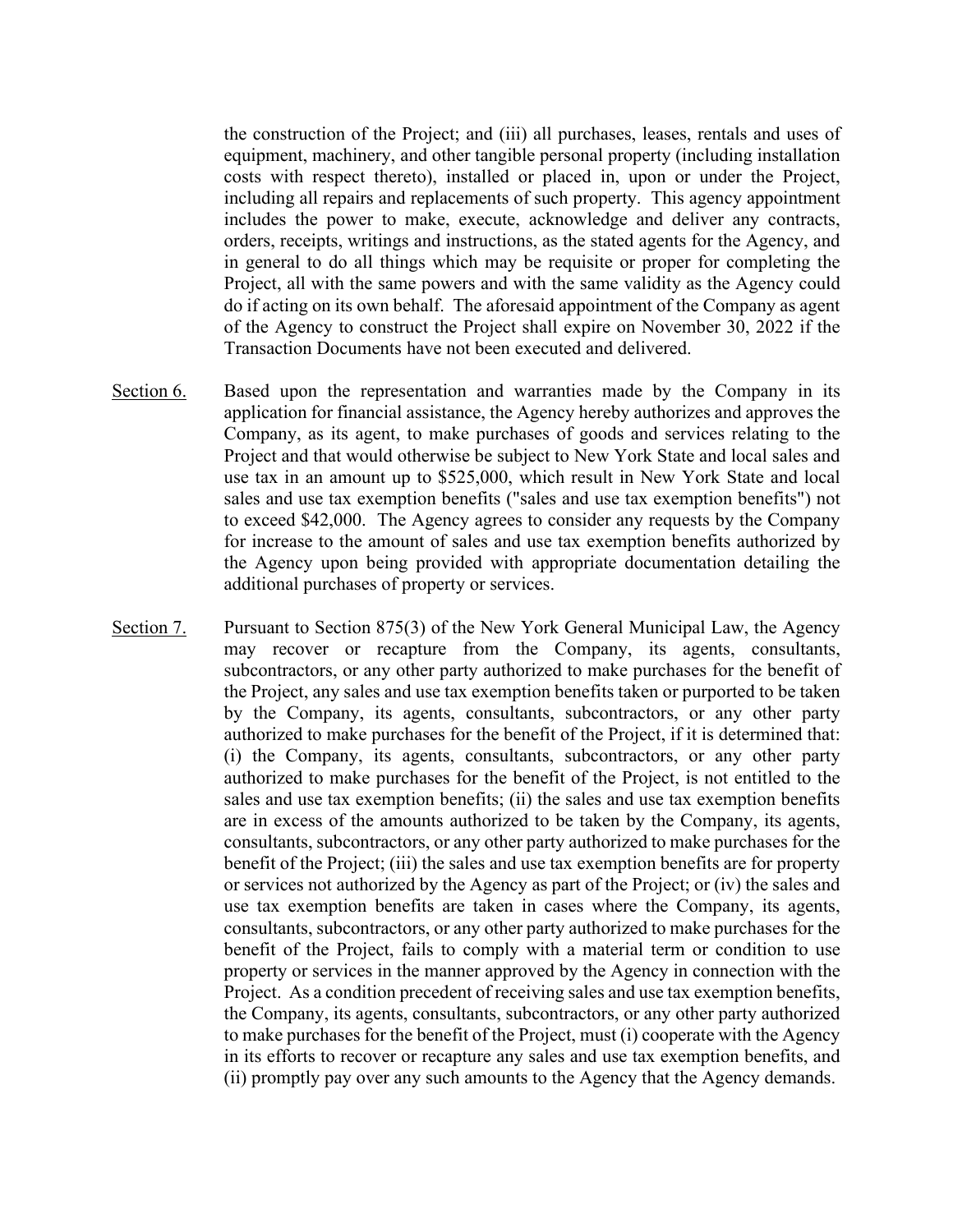- Section 8. The Transaction Documents which were negotiated by the Executive Director are hereby approved as to form and substance on condition that: (i) the payments under the Leaseback include payments of all costs incurred by the Agency arising out of or related to the Project and indemnification of the Agency by the Company for actions taken by the Company and/or claims arising out of or related to the Project; and (ii) the terms of the PILOT Agreement are consistent with the Agency's Community Distributed Generation Uniform Tax Exemption Policy.
- Section 9. The Chairperson, Executive Director or Chief Executive Officer of the Agency is hereby authorized, on behalf of the Agency, to execute and deliver the Transaction Documents in the form presented at this meeting all with such changes, variations, omissions and insertions as the Chairperson, Executive Director or Chief Executive Officer of the Agency shall approve, the execution thereof by the Chairperson, Executive Director or Chief Executive Officer of the Agency to constitute conclusive evidence of such approval.
- Section 10. The officers, employees and agents of the Agency are hereby authorized and directed in the name and on behalf of the Agency to do all acts and things required and to execute and deliver all such certificates, instruments and documents, to pay all such fees, charges and expenses and to do all such further acts and things as may be necessary or, in the opinion of the officer, employee or agent acting, desirable and proper to effect the purposes of this resolution and to cause compliance by the Agency with all of the terms, covenants and provisions of the documents executed for and on behalf of the Agency.
- Section 11. It is hereby found and determined that all formal actions of the Agency concerning and relating to the adoption of this resolution were adopted in an open meeting of the Agency; and that all deliberations of the Agency and of any of its committees that resulted in such formal action were in meetings open to the public, in compliance with all legal requirements.
- Section 12. The Executive Director or General Counsel to the Agency is hereby authorized and directed (i) to distribute copies of this resolution to the Company; and (ii) to do such further things or perform such acts as may be necessary or convenient to implement the provisions of this resolution.
- Section 13. This Resolution shall take effect immediately.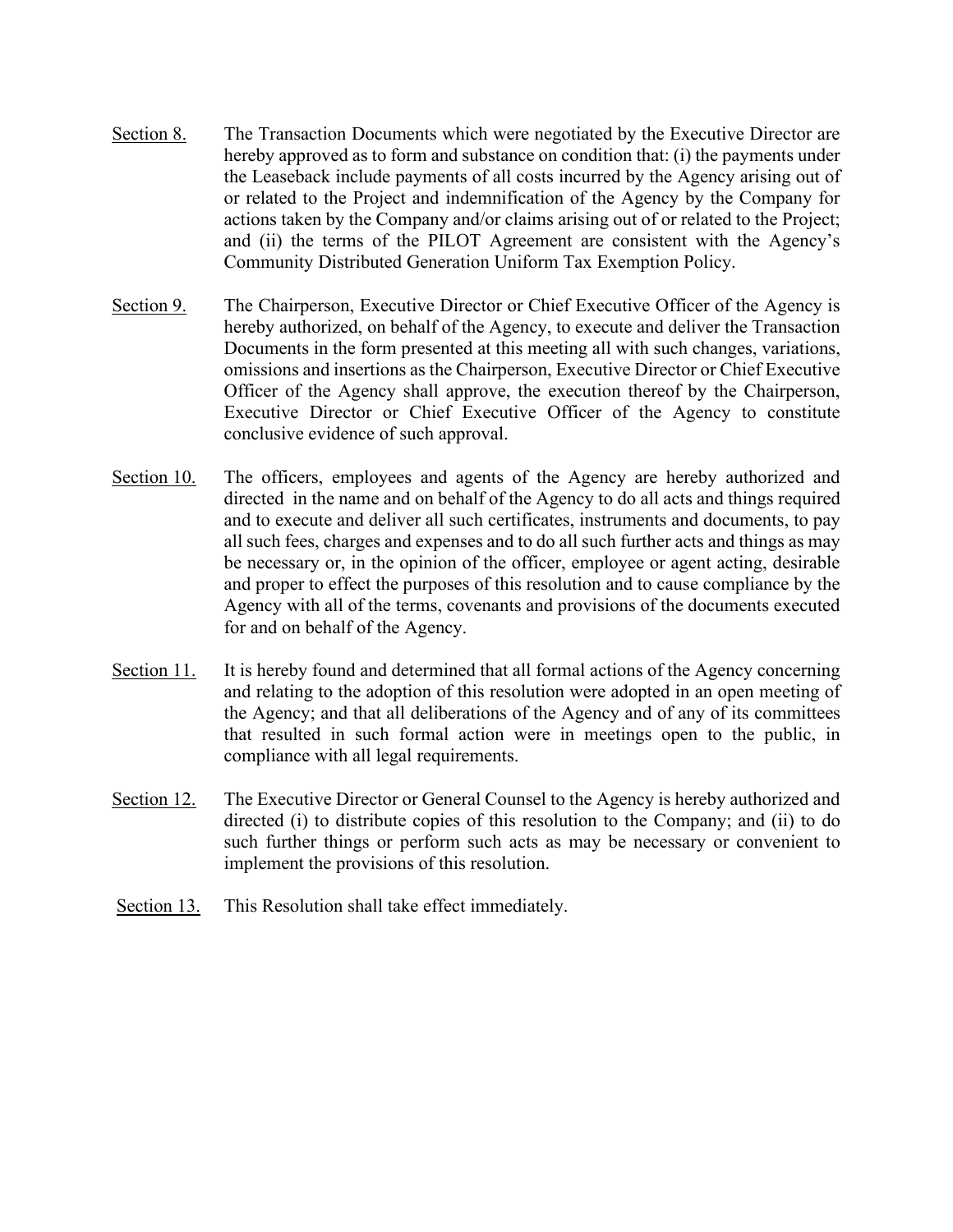The question of the adoption of the foregoing resolution was duly put to a vote on roll call, which resulted as follows:

| Suzanne Loughlin | $\lceil \quad \rceil$ Yes | $\log$ | Absent     | Abstain     |
|------------------|---------------------------|--------|------------|-------------|
| Edward T. Sykes  | 1 Yes                     | $\log$ | Absent     | Abstain     |
| Carol Roig       | $\lceil \quad \rceil$ Yes | $\log$ | 1 Absent   | ] Abstain   |
| Howard Siegel    | $\lceil \quad \rceil$ Yes | $\log$ | Absent     | ] Abstain   |
| Scott Smith      | $\lceil \quad \rceil$ Yes | $\log$ | [ ] Absent | Abstain     |
| Paul Guenther    | $\lceil \quad \rceil$ Yes | $\log$ | 1 Absent   | Abstain     |
| Sean Brooks      | $\lceil \quad \rceil$ Yes | $\log$ | Absent     | [ ] Abstain |
| Philip Vallone   | $\lceil \quad \rceil$ Yes | $\log$ | Absent     | 1 Abstain   |

The resolution was thereupon duly adopted.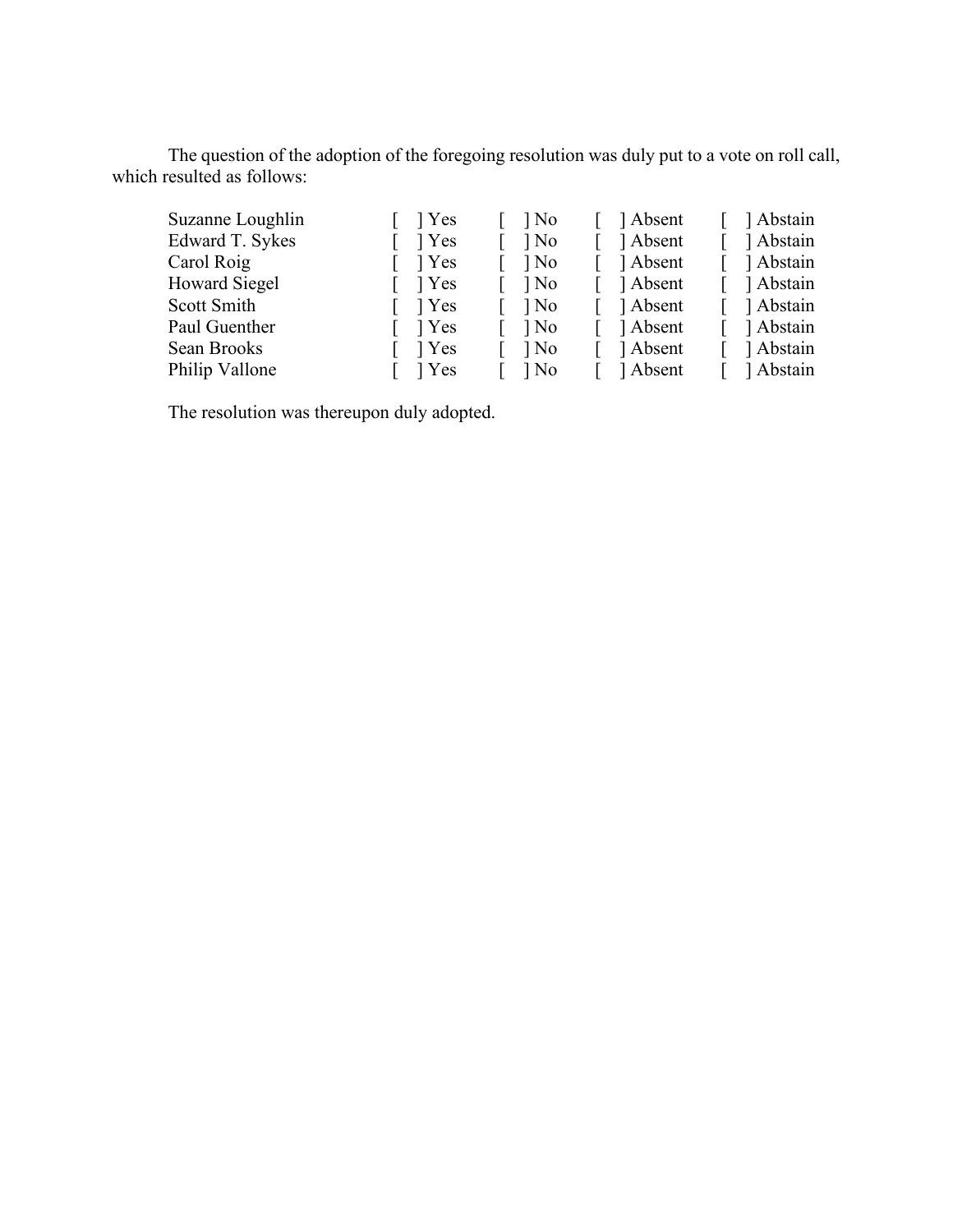STATE OF NEW YORK : :SS COUNTY OF SULLIVAN :

I, the undersigned Secretary of the Agency DO HEREBY CERTIFY THAT:

- 1. I have compared the foregoing copy of a resolution of the County of Sullivan Industrial Development Agency ("Agency") with the original thereof on file in the office of the Agency, and that the same is a true and correct copy of such resolution and of the proceedings of the Agency in connection with such matter.
- 2. Such resolution was passed at a meeting of the Agency duly convened via video conference call on May 9, 2022 at 11:00 a.m. at which the following members were present:

|                                                                                                                                            | <b>PRESENT</b> | <b>ABSENT</b> |  |
|--------------------------------------------------------------------------------------------------------------------------------------------|----------------|---------------|--|
| Suzanne Loughlin<br>Edward T. Sykes<br>Carol Roig<br><b>Howard Siegel</b><br>Scott Smith<br>Paul Guenther<br>Sean Brooks<br>Philip Vallone |                |               |  |
|                                                                                                                                            |                |               |  |

3. The question of the adoption of the foregoing resolution was duly put to a vote on roll call which resulted as follows:

| Suzanne Loughlin     | l Yes | ] No   | Absent   | ] Abstain |
|----------------------|-------|--------|----------|-----------|
| Edward T. Sykes      | 1 Yes | ] No   | Absent   | Abstain   |
| Carol Roig           | 1 Yes | $\log$ | Absent   | Abstain   |
| <b>Howard Siegel</b> | 1 Yes | ] No   | Absent   | Abstain   |
| Scott Smith          | 1 Yes | ] No   | Absent   | Abstain   |
| Paul Guenther        | 1 Yes | $\log$ | Absent   | Abstain   |
| Sean Brooks          | 1 Yes | ] No   | 1 Absent | Abstain   |
| Philip Vallone       | l Yes | l No   | Absent   | ] Abstain |
|                      |       |        |          |           |

and therefore, the resolution was declared duly adopted.

60419-001v2